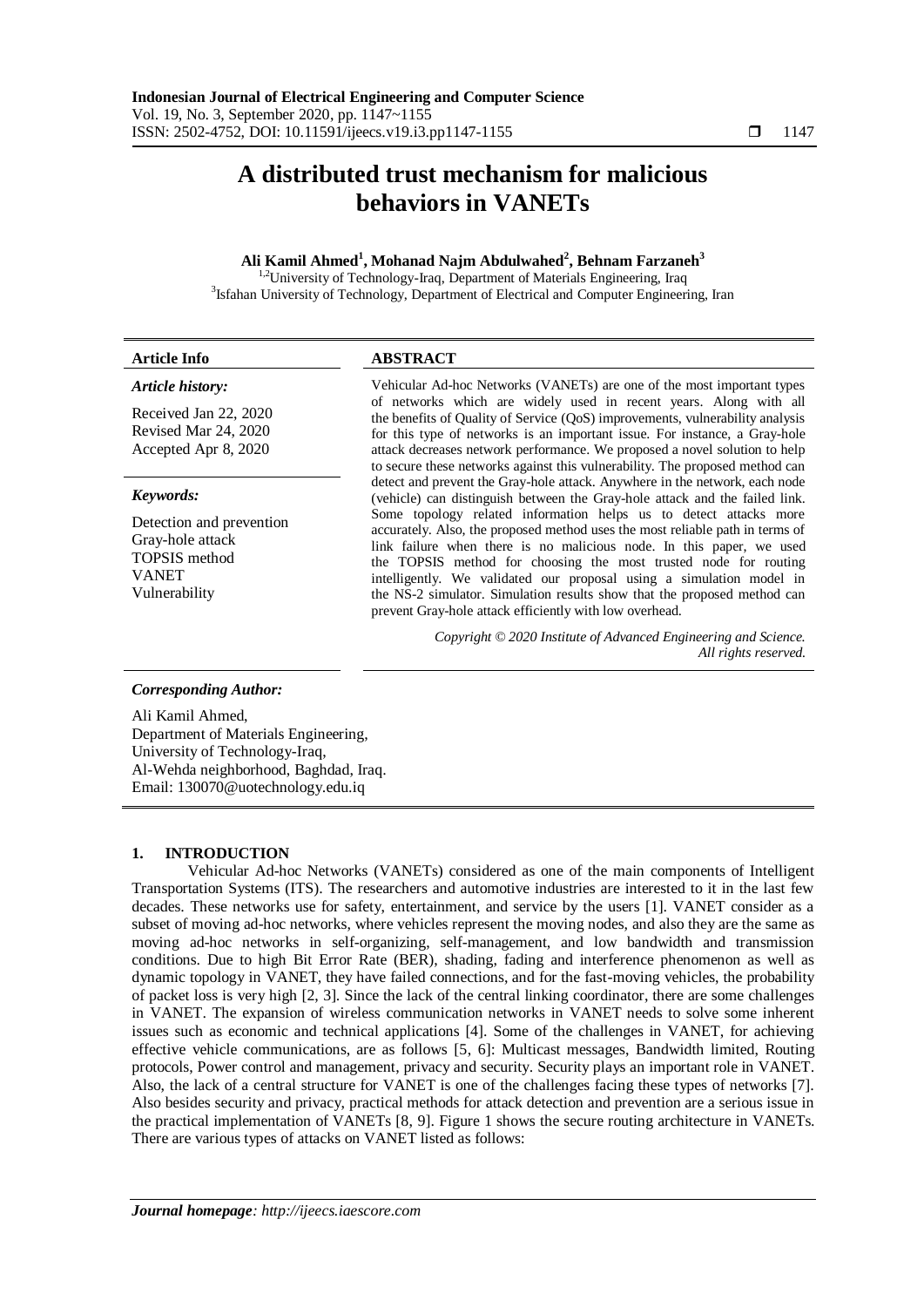

Figure 1. The security routing architecture in VANETs

#### A. Attacks on Availability

In these types of attacks, the attacker tries to temporarily interrupt or suspend the services. This attack targets network resources or vehicles to make them unavailable [10]. Denial of Service attack (DOS) is one of the famous attacks. By these attacks, valid users cannot access the network. The black-hole attack is in this category. In [11] authors used beacon for DOS attack detection and prevention. There is another attack called Distributed Denial of Service attack (DDOS). It is a DOS attack, where distributed attackers cooperate to target network availability [12].

B. Attacks on Confidentiality

As understood from the name of this attack, the attacker tries to access some private information of the victim. This attack can be implied to the wireless link because of the natural feature of it [13].

C. Black-hole Attack

In the Black-hole attack, the attacker appears itself as a cooperative node to provide the shortest path in the network, so this virtual node doesn't allow data packets to reach the destination. The attacker node which causes a Black-hole in the network called a malicious node. If a malicious node does not behave maliciously all the time, the attack called a Gray-hole attack, which is the general form of the Black-hole attack. Due to the fact that sequence number plays an important role in Ad hoc On-Demand Distance Vector (AODV) routing protocol, a malicious node tries to manipulate this parameter. Malicious node makes false RREP to the source node with a high sequence number and absorbs all the packets [13].

There are two types of Black-hole attack. The first is a single Black-hole attack or a non-cooperative and the other one is a cooperative Black-hole attack. In the first one, the malicious node tries to show itself the best node and receives all the network traffic, then it drops all the packets, which reduces network performance severely. In the cooperative Black-hole attack, there are many malicious nodes that work together to influence network performance [14]. Intrusion Detection and Prevention System can be used for monitoring network operations and detect intruders [15, 16].

In this paper, we assume only one malicious node exists but it is not malicious at all the time. In other words, we concentrate on a single Gray-hole attack. In [17], authors are introduced another attack called Degrading Quality of Service (DQoS). This attack is similar to the Gray-hole attack. The attacker takes place between Road Side Unit (RSU) and vehicles to prevent data reception by vehicles. Therefore, RSU resources drop and QoS decreases. In this paper, the authors are concentrated on the authentication process to mitigate the attack.

The rest of the paper is as follows: Section 2 is the research background for providing an overview of other solutions in the literature. Section 3 presents the motivation of this study. Section 4 outlines the proposed method for overcoming the Gray-hole attack issue. This section has two main parts. The first part illustrates the attack detection mechanism and the second part describes how the proposed method prevents the Gray-hole attack. In Section 5, the proposed method is evaluated. Finally, in Section 6, conclusions are described.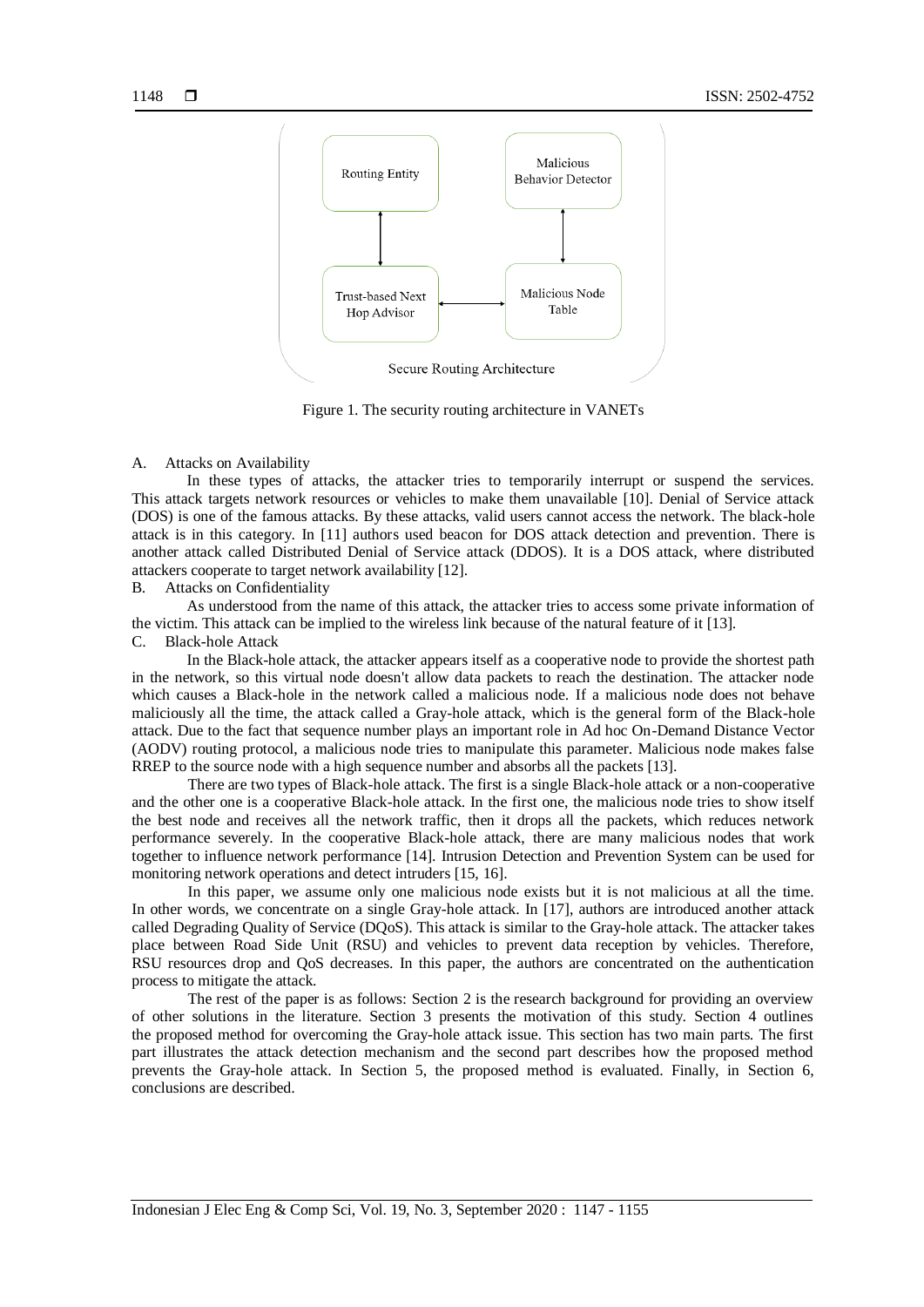### **2. RESEARCH BACKGROUND**

In audit-based methods, some nodes recognize the Black-hole attack by monitoring all nodes in the network. Watchdog methods for auditing nodes in the Mobile Ad-hoc Networks (MANETs) are proposed in [18]. Where, the neighbors of each node find the sender of the false information and the Black-holes attacked, by observing the received and sent data by the node. In this method, the performance reduces with increasing the mobility speed and noise of the node in the network, which made it unsuitable for VANET networks. In [19], more precise methods were offered for improving the detection of a Black-hole attack. These methods based on the cooperation of neighboring nodes using the Bayesian Watchdog method. Although the cooperation of the neighboring nodes have improved the recognizing of the Black-hole attack, it still has the same problem as the previous method.

In [20], by monitoring the network statistics, the target and source nodes detect and prevent Black-hole attacks. Although this method can detect a Black-hole attack after routing, it is not useful during routing. This kind of attack during the routing password is used. In [21], a method defined as SAODV is used to contrast a Black-hole attack of confidentiality and validation. This method is good to prevent the target node impersonation by destructive nodes, but it does not provide a solution to disposal false packets. The method based on the authentication is used in [22] and known as the TWO-ACK method. Although this method prevents Black-hole attacks, it isn't useful in VANET networks because of the complexity and overloading.

In [23], a reputation-based approach is used to overcome Gray-hole issues in mobile ad-hoc networks. This manner uses a trust model in the AODV routing protocol. The reliability of nodes is estimated during route discovery. In [24], the AODV routing protocol was developed to reduce the accessing of the path by a Black-hole node. The protocol is known as the RREP'2 protocol. In this protocol, the source node throws out the first or the first two preceding of received RREP. Continually, it selects each received RREP packet. Because the RREP created by the Black-hole node is the first or second received RREP to the source node. This protocol can be very useful when the Black-hole node is located near the source node. In [25], a proposed modified AODV routing protocol called PCBHA is introduced to prevent Black-hole attacks. In [26], a new solution was proposed to contrast Black-hole attacks in VANET networks called DPRAODV (Detection, Prevention, and Reactive AODV) for preventing co-operative Black-hole attack in MANET. This method is the same as Tamilselvan and Sankaranarayanan. But in this method, they provided a mechanism for blocking the Black-hole node in a dynamic mechanism process.

## **3. MOTIVATION**

Among the security challenges in VANETs, malicious nodes (vehicles) are major threats for the network and its participated vehicles. The main problem is when an authenticated vehicle shows malicious behavior on the network. Therefore, vehicle communications are not secure based on the messages received by such vehicles. Therefore, designing a system to identify such abuses is essential for VANETs. Many mechanisms have been proposed so far to detect and prevent malicious behaviors in VANETs. Each method has its disadvantages, although effective in proceeding the detection and prevention of malicious behaviors. If the vehicle wants to judge whether a message is an authentic or not, it must first gather enough information from herself and others and then decides whether to validate the message. In a proper mechanism, the nodes in addition to detecting the malicious node, inform the other nodes about the presence of the malicious node. Then, how to route and select the next node should be such that, as far as possible, the selection of the malicious node is avoided. In the proposed method, besides avoidance of the selection of malicious nodes, an attempt is made to select a more stable link. As well as, malicious nodes should be given the opportunity again to participate in routing, because they may have been mistaken as malicious. The idea behind this paper is to present a trust-based distribution mechanism for detecting and preventing malicious behaviors in the VANETs. For this purpose, we used one of the popular Multi-Criteria Decision Making (MCDM) methods called TOPSIS to select the most trusted path.

# **4. PROPOSED METHOD**

Our proposed method has two parts. The first part is responsible for detecting the attack and the second part is responsible for preventing the attack. We used nodes location and relative speed for attack detection. We distinguished between link failure and malicious behavior of nodes. Also, a historical behaviorbased mechanism is designed to prevent the attack by removing malicious nodes from the active route.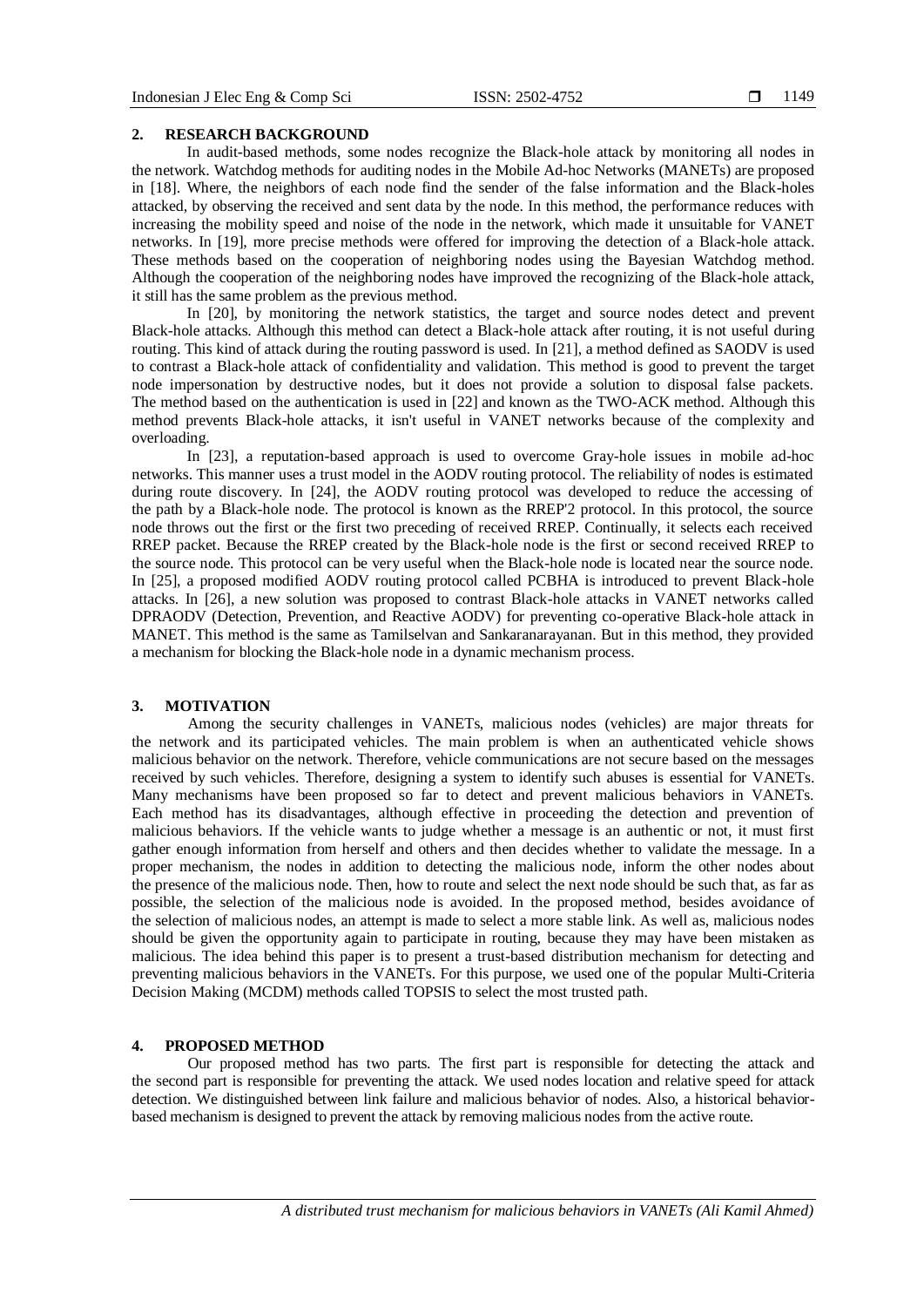#### **4.1. Detection of Gray-hole Attack**

As we know in AODV routing protocol, periodic Hello messages exchanged among vehicles to detect neighbors. We can use these messages to notify the vehicles about their neighbor's location and calculate relative speed. So, each node puts its speed and its  $(x, y)$  position in hello message as new fields of AODV hello message. The neighbor table which maintains neighbor information must add relative speed and distance as new information of the neighbor. The distance of the  $i_{th}$  node can be calculated as in (1):

$$
d_i = \sqrt{(x_i - x_j)^2 + (y_i - y_j)^2}
$$
 (1)

Where  $x_i$  and  $y_i$  is the  $i_{th}$  node position. To calculate relative speed, at least two hello messages are needed for detecting direction. After receiving the second hello message, the directed speed vector of the neighbor can be calculated. Also, each node can calculate its own speed vector. So, the relative speed can be calculated as in (2):

$$
v_{ij} = \begin{cases} \sqrt{v_i^2 + v_j^2 - 2v_i v_j \cos \theta} & \theta \neq 0 \vee 180 \\ v_i - v_j \theta = 0 \\ v_i + v_j \theta = 180 \end{cases}
$$
 (2)

where  $v_i$  is the speed of the i<sub>th</sub> vehicle,  $v_j$  is the speed of j<sub>th</sub> vehicle,  $\theta$  is the angle between i<sub>th</sub> and j<sub>th</sub> vehicle motion vectors.

According to the transmission range of each node, the probability of link failure instead of malicious behavior increases with the increment of the node's distances. If the absolute value of relative speed between two nodes increases, the probability of the link failure will increase, and for the small values of relative speed, if a link failure occurs, the probability of malicious behavior of node or Gray-hole attack will increase. If the data link layer detects a link failure, it may occur a Gray-hole attack. So, we need some proper mechanisms to distinguish between real link failure and Gray-hole attack. At this point, we define  $D_{th}$  and  $V_{th}$ thresholds for attack detection. The  $D_{th}$  parameter shows the threshold distance which lower distances are considered as the attack in the link failure. In the same way,  $V_{th}$  shows a relative speed threshold in which higher relative speeds are considered as the attack in link failure.

If the Gray-hole attack is detected instead of the link failure, at first, the corresponding node considered as a malicious node. Then ATT message will be generated. This message carries the malicious node ID, to notify the source node about the attacker node ID. The ATT message goes through the reverse route to reach the source node. Each middle node in reverse route, after receiving the ATT message, puts this node ID in a table called attackers table and forwards it to the next hop. Attacker's table plays an important role in the next attacks from attackers. This table holds the last attack time and the number of attacks per attacker node. Other nodes that are not participating in the active route, they do not comprehend attack occurrence. So, the attacker node ID is added to the conventional RREQ message. As we know RREQ message spreads over the network by the source node. Other nodes will be aware of attacker ID and will update their attacker table.

#### **4.2. Prevention of Gray-hole Attack**

The AODV routing protocol uses the shortest path between the source and target without attending to anything more. The proposed method adds a property of attack awareness to the AODV routing protocol. There are four criteria in the proposed method to avoid participation in the malicious nodes in the active route during the route discovery. These criteria are distance, relative speed, number of malicious behaviors in the past and spent time from the latest attack. As seen in the previous, the distance and the relative speed are accessible in the neighbor table, and the number of attacks and the spent time from the latest attack is accessible in the attacker's table. In AODV routing protocol the source node for starting route discovery broadcasts the RREQ message. In the proposed method, if the source node has been received the ATT message, it puts the malicious node address on a modified RREQ message. The key point of the proposed method is the selection of the most trusted nodes instead of all nodes among the neighbors to send a modified RREQ message. The selection of the most trusted nodes is done by the TOPSIS method [27]. This method is one of the most popular MCDM methods. Figure 2 shows the flowchart description of the proposed method.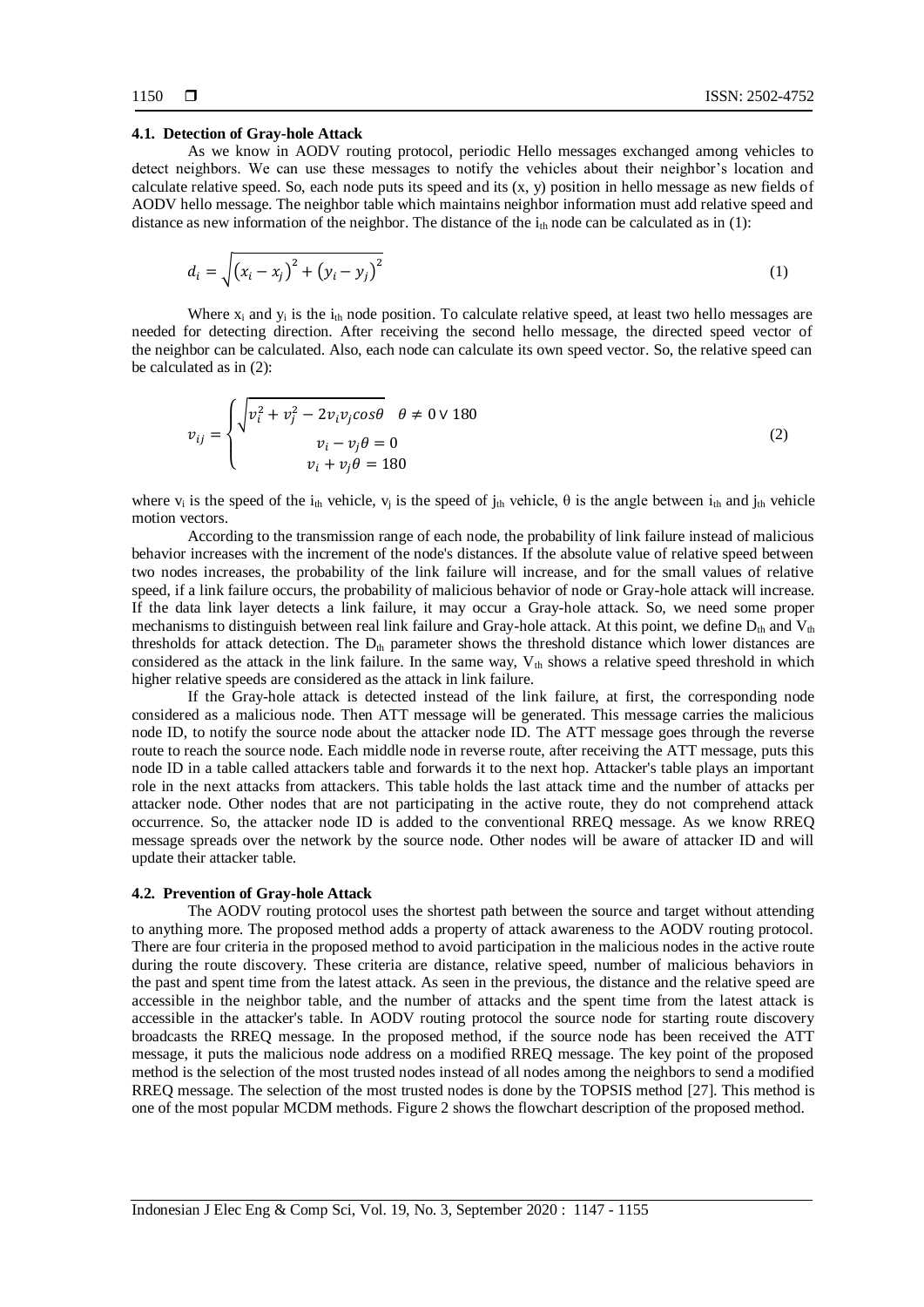

Figure 2. The flowchart description of the proposed method

#### **4.3. TOPSIS method**

In recent years, MCDM methods are widely used in network topics [28]. The TOPSIS method as a well-known MCDM introduced for the first time in 1981 [27]. In this method, each option called alternative is considered as a point in space. Then the Euclidean distance of each point is calculated from the two important points which are called the positive ideal answer  $(A^+)$  and the negative ideal answer  $(A^+)$ . In the next step, points are ranked according to their distance from the positive ideal answer and the negative ideal answer.

This method gets the decision matrix as input. This matrix contains M alternatives and N criteria. The numerical value of the  $j_{th}$  criterion for the  $i_{th}$  alternative shown by  $X_{ij}$ . Initially, the value of each criterion must be checked to find their profits or losses nature. It is obvious that qualitative criteria (by scale approaches) must be changed to quantitative measures. Also, this method has another input that determines the importance of each criterion to another. It is called the decision-maker weights. Before sending each RREQ, this method will run in six steps to find the trusted neighbors.

**Step 1:** The vector method is used to normalize the decision matrix. The vector normalizing as in (3):

$$
r_{ij} = \frac{x_{ij}}{\sqrt{\sum x_{ij}^2}}\tag{3}
$$

The normalized matrix as in (4):

$$
R_{ij} = \begin{bmatrix} r_{11} & \cdots & r_{1n} \\ \vdots & \ddots & \vdots \\ r_{m1} & \cdots & r_{mn} \end{bmatrix}
$$
 (4)

This is done to exclude the dimension in the problem, as each criterion may have a specific unit of measurement.

**Step 2:** Multiplying the weight of each criterion by the column corresponding to that criterion in the normalized matrix to obtain the matrix  $V$ , as shown in  $(5)$ :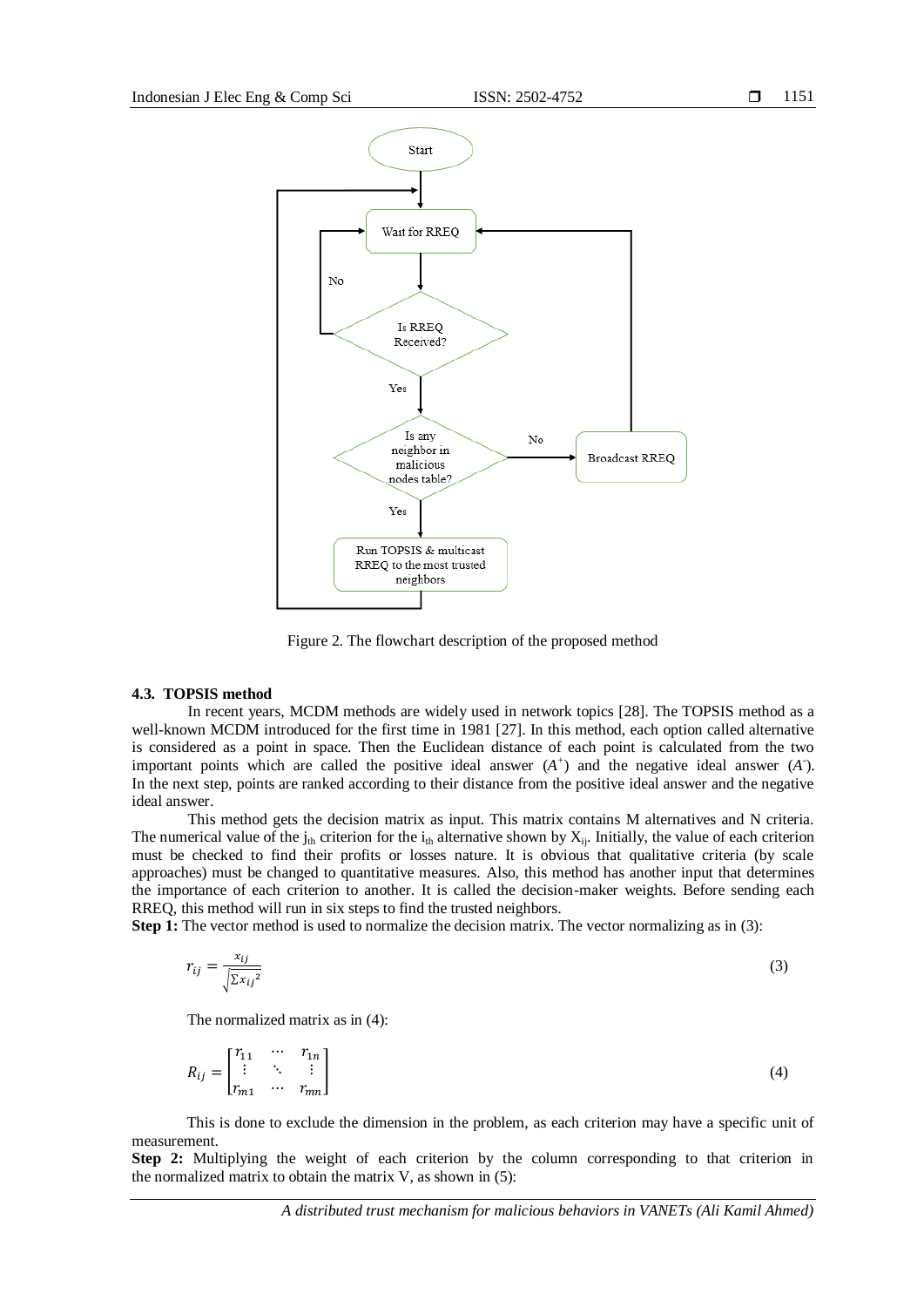$$
v_{ij} = w_j r_{ij} \tag{5}
$$

Assume that  $W=(w_1, w_2, ..., w_j, ..., w_n)$  is the weight matrix for the desired criteria, multiplying the first column by  $w_1$ , and the second column by  $w_2$ , and thus multiplying the n<sub>th</sub> column by  $w_n$ , as shown in (6):

$$
V = \begin{bmatrix} v_{11} & \cdots & v_{1n} \\ \vdots & \ddots & \vdots \\ v_{m1} & \cdots & v_{mn} \end{bmatrix}
$$
 (6)

**Step 3:** Defining positive ideal options *A +* and negative *A -* , as shown in (7) and (8):

$$
A^{+[(maxv_{ij} \vee j \in J), (maxv_{ij} \vee j \in J') \vee i=1,2,3,...,m]} = \{v_1^{+,v_2^{+,...,v_n^{+,}}(n)} \tag{7}
$$

$$
A^{-\{(minv_{ij} \vee j \in J), (minv_{ij} \vee j \in J') \vee i=1,2,3,...,m\}=\{v_1^{-,v_2^{-,...,v_n}}\}
$$
\n
$$
(8)
$$

where J is the criteria of profit and J' is the criteria of cost.

**Step 4:** The geometric distance of each alternative to  $A^+$  and  $A^-$  must be obtained. By n-dimensional Euclidean distance, the distance between each positive and negative ideal option is calculated. Assume  $S_i^+$  is the option of  $i_{th}$  distance for  $A^+$  and  $S_i^-$  for  $A^-$  as shown in (9) and (10):

$$
S_i^{-\sqrt{\sum_{j=1}^n \left(\sum_{j=1}^n \right)}} \tag{9}
$$

$$
S_i^{+ \sqrt{\sum_{j=1}^n} }, i = 1, 2, ..., m
$$
 (10)

**Step 5:** For each option i, we calculate Ci as in (11):

$$
C_i = \frac{s_i^-}{s_i^{+s_i^+ \circ < c_i < t}}\tag{11}
$$

As can be seen, this index represents relative distance weights between the  $i_{th}$  alternative and the negative ideal. Therefore, if the amount of  $C_i$  is more for each option, the negative ideal distance will be more and it will has a higher rate. At the best state,  $A_i$  is located on  $A^+$  and  $C_i = 0$ , and in the worst case,  $A_i$  is located on  $A^{\dagger}$  and  $C_i = 1$ .

**Step 6:** We compare the obtained amounts from step 5. Whenever the amounts are larger that means better.

#### **5. SIMULATION RESULTS**

The NS2.35 [29] simulator is used to evaluate and implement the proposed method. The NS simulator is a comprehensive simulation software for communication and computer networks. This simulator supports various built-in network protocols. The simulator of the real network simulator project launched in 1989 at the University of California (Berkeley). This project has been completed over the last recent years. The NS2 simulator is one of the most powerful simulators which can simulate a wide range of protocols and networks. In NS2 simulator, C++ language and Object Tool command Language (OTcL) are used as core development and commands interpreter at the same time. C++ is used to process input packets and implement protocols because of its high speed, while the OTcL language is used to simulate the topology and the structure of the network. The NS2 simulator can be considered as OTcL manuscript interpreter that consists of a library of objects and network components, network building libraries, and simulator events scheduler. It should be noted that object-orientation and some new features added to Tcl to construct OTcL language, which has been designed and implemented at MIT University.

In the simulation, a random selection of the source and target vehicles was used. Also, vehicles randomly moved. During the simulation, the source and destination vehicles do not change, and traffic lights are not included at crossings. Other details of simulations can be seen in the Table 1.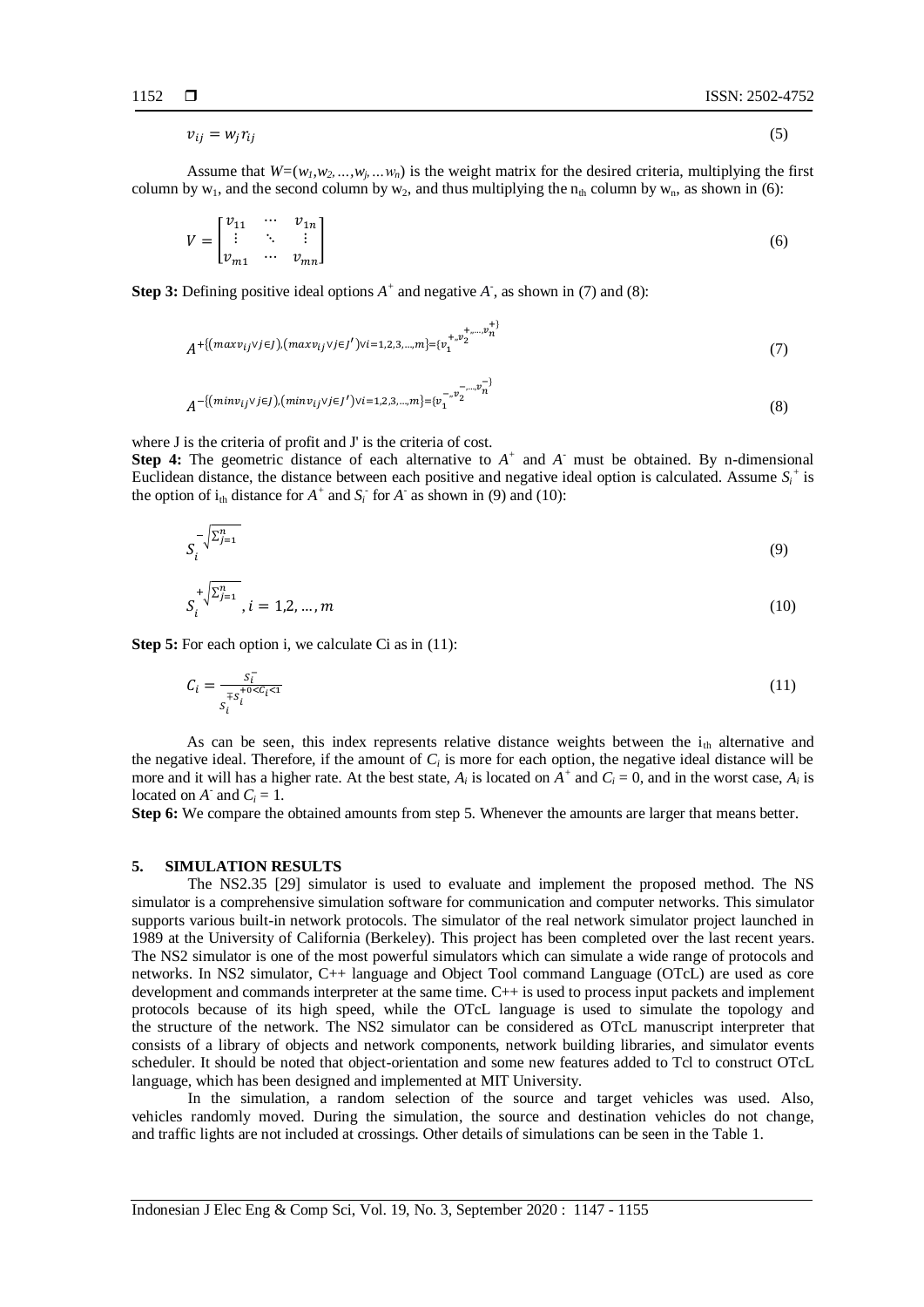| Table 1. Parameters of simulation |               |  |
|-----------------------------------|---------------|--|
| Parameters                        | Amount        |  |
| Simulation Time                   | 100 seconds   |  |
| Simulation Range                  | $500 * 500$   |  |
| <b>Traffic Model</b>              | CBR           |  |
| Packet Size                       | 512 bytes     |  |
| Movements Producer                | <b>SUMO</b>   |  |
| Vehicles Number                   | 20 and 30     |  |
| Vehicle Speed                     | $0-30$ m / s  |  |
| Number of Malicious Nodes         | 5             |  |
| MAC / PHY                         | IEEE 802.11 p |  |

Figure 3 shows the throughput of the proposed method in comparison to the Tobin et al method. According to this Figure, the proposed method could increase the throughput well because two of the parameters examined during the routing had been the distance of neighbor and relative speed. According to the TOPSIS method, next-hop candidates are chosen from near and low relative speed neighbors. This causes selection a more reliable path. So, the usage of these parameters in the next-hop selection procedure increases route stability and throughput. Also, throughput increases under attack condition, since malicious node prevention based on the last attack time and the number of attacks. The TOPSIS multi-criteria decision making plays an important role in this enhancement. In the proposed method, if a node marked as a malicious node mistakenly, it has another chance to participate in the active route. This causes throughput enhancement in sparse networks.

Figure 4 compares the proposed method with the Tobin et al method in means of routing overhead. Tobin et al method [20] is based on the query from all intermediate nodes in the active route which implies a lot of overhead in the network. Whereas the proposed method has impressive overhead. Notably, sending RREQ messages to the most trusted neighbors instead of broadcasting it to all neighbors causes an overhead reduction in the network. Also, the proposed method prevents receiving the RREQ message by the malicious node. So, this node cannot broadcast the RREQ message and network overhead decrease by the means of decreasing the number of nodes that broadcast RREQ.



Figure 3. Throughput of the proposed method in comparison to Tobin et al method



Figure 4. Comparison the proposed method with Tobin et al method in means of routing overhead

Figure 5 shows the packet delivery ratio in the proposed method and Tobin et al method. Due to packet delivery ratio reduction in Gray-hole attack conditions, our proposed method uses two manners to overcome this issue. The first one is avoiding to add suspicious nodes in the active route and the second one is the selection of the most reliable neighbors in the case of neighbors are not suspicious (not malicious node). The proposed method is a link quality-aware routing protocol beside a trust-based routing mechanism. The integration of these mechanisms enhances the route stability in normal and under attack conditions. So, both insecure and non-stable routes will be deleted in the routing procedure. As a result, the packet delivery ratio will be increased.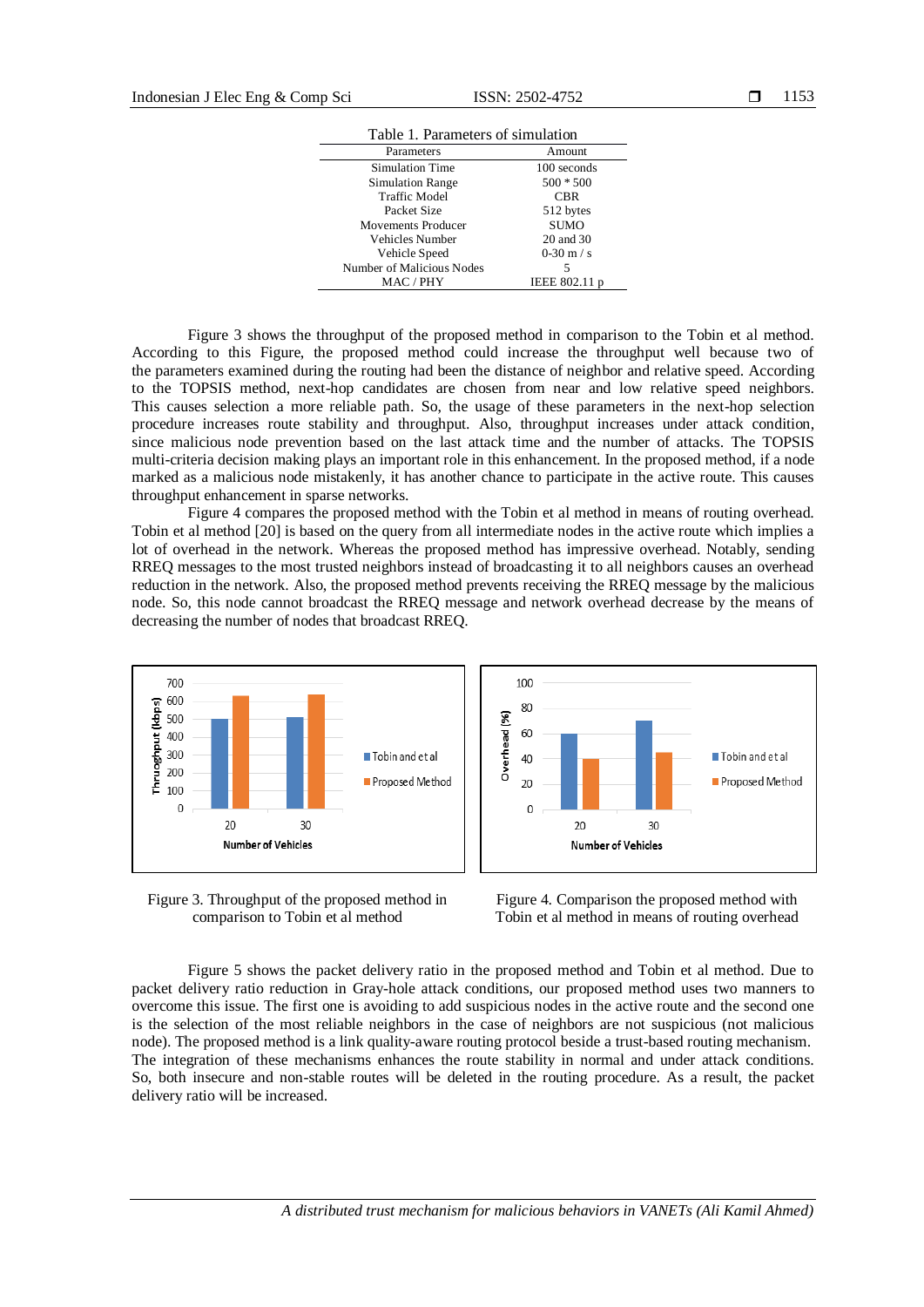

Figure 5. Comparison packet delivery ratio in the proposed method and Tobin et al method

# **6. CONCLUSION**

One of the main goals in VANETs is to send secure messages to increase the security of vehicles along the path. Due to the high sensitivity of the security message, and the necessity of authenticity of the message content, many efforts have been made to detect and prevent malicious behaviors in VANETs. This paper introduced a novel method for Gray-hole attack detection and prevention. In this method, a new idea was used so each node can distinguish between the Gray-hole attack and the failed link. Some topology related information i.e. related speed and location information, helped us to detect attacks more accurately. At the prevention phase, the most trusted path was selected and malicious nodes do not participate in the active route. Well-known TOPSIS multi-criteria decision-maker method, helped us to select the most trusted path. Results of simulation explain that the proposed method increases throughput and packet delivery ratio under attack conditions with low overhead.

#### **REFERENCES**

- [1] J. T. Isaac, et al., "Security attacks and solutions for vehicular ad hoc networks," *IET communications*, vol. 4, no. 7, pp. 894-903, 2010.
- [2] J. Liu, et al., "A survey on position-based routing for vehicular ad hoc networks," *Telecommunication Systems*, vol. 62, no. 1, pp. 15-30, 2016.
- [3] S. A. A. Shah, et al., "Adaptive beaconing approaches for vehicular ad hoc networks: A survey," *IEEE Systems Journal*, vol. 12, no. 2, pp. 1263-1277, 2018.
- [4] G. Li, et al., "Adaptive quality-of-service-based routing for vehicular ad hoc networks with ant colony optimization," *IEEE Transactions on Vehicular Technology*, vol. 66, no. 4, pp. 3249-3264, 2016.
- [5] C. Campolo, et al., "Vehicular Ad hoc Networks," Springer International Publishing, pp. 1-543, 2015.
- [6] C. H. Goya, et al., "Cooperation requirements for packet forwarding in vehicular ad-hoc networks (VANETs)," in *Proceedings of the International Conference on Computer Systems and Technologies and Workshop for PhD Students in Computing*, pp. 1-6, 2009.
- [7] S. S. Manvi and S. Tangade, "A survey on authentication schemes in vanets for secured communication," *Vehicular Communications*, vol. 9, pp. 19-30, 2017.
- [8] J. Weng, et al., "Benbi: Scalable and dynamic access control on the northbound interface of sdn-based vanet," *IEEE Transactions on Vehicular Technology*, vol. 68, no. 1, pp. 822-831, 2018.
- [9] C. Huang, et al., "Vehicular fog computing: Architecture, use case, and security and forensic challenges," *IEEE Communications Magazine*, vol. 55, no. 11, pp. 105-111, 2017.
- [10] V. Bibhu, et al., "Performance analysis of black hole attack in VANET," *International Journal of Computer Network and Information Security*, vol. 4, no. 11, p. 47-54, 2012.
- [11] K. Verma, et al., "Prevention of DoS attacks in VANET," *Wireless personal communications*, vol. 73, no. 1, pp. 95-126, 2013.
- [12] P. Saravanan and T. Sethukarasi, "Optimal Hop Selection Based Novel Trust Based DDoS Attack Removal Framework for Reliable and Secured Transmission of Data in VANETs," *Wireless Personal Communications*, pp. 1-29, 2019.
- [13] A. Rawat, et al., "VANET: Security attacks and its possible solutions," *Journal of Information and Operations Management*, vol. 3, no. 1, pp. 301-304, 2012.
- [14] A. Sharma and S. Jain, "A Behavioral Study of AODV with and without black hole attack in MANET," *International Journal of Modern Engineering Research*, vol. 1, no. 2, pp. 391-395, 2011.
- [15] B. Farzaneh, et al., "An Anomaly-Based IDS for Detecting Attacks in RPL-Based Internet of Things," in *2019 5th International Conference on Web Research (ICWR)*, pp. 61-66, 2019.